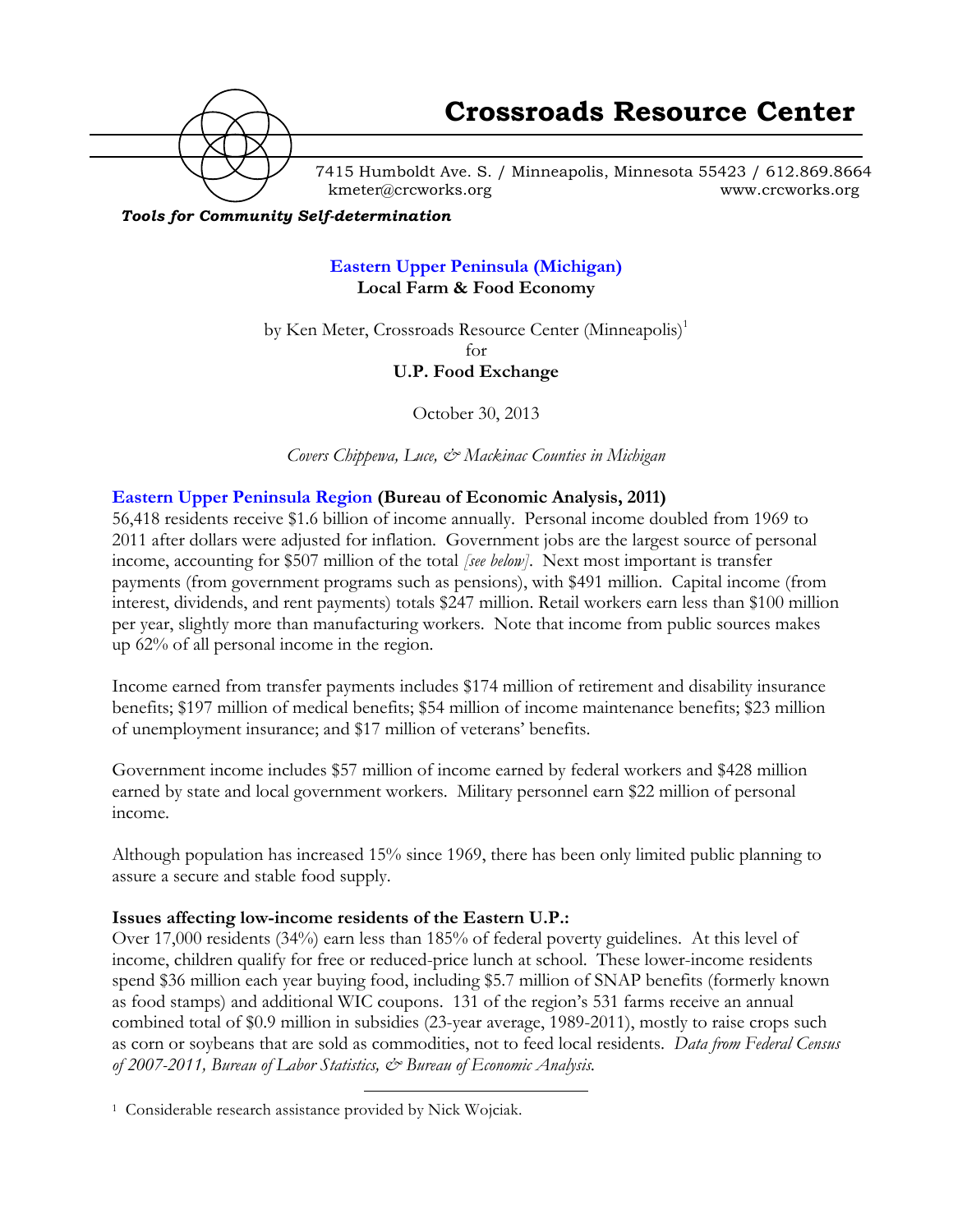10% percent of the region's households (more than 5,600 residents) earn less than \$10,000 per year. *Source: Federal Census of 2007-2011.*

17% of all adults aged 18-64 in Michigan carried no health insurance in 2010, up from 10% in 1995. *Source: Centers for Disease Control.*

## **Food-related health conditions:**

23% of Michigan residents reported in 2009 that they eat five or more servings of fruit or vegetables each day. 77% do not. This level of adequate consumption is the same as the 1996 rate. This is a key indicator of health, since proper fruit and vegetable consumption has been connected to better health outcomes. *Source: Centers for Disease Control.*

52% of Michigan adults reported in 2009 that they have at least 30 minutes of moderate physical activity five or more days per week, or vigorous physical activity for 20 or more minutes three or more days per week. This is an increase over 46% in 2001. *Source: Centers for Disease Control.*

10% of Michigan residents have been diagnosed with diabetes. *Source: Centers for Disease Control.* Medical costs for treating diabetes and related conditions in the state are estimated at \$8 billion per year. If these costs were apportioned to the Upper Peninsula based on its share of the state population, this would result in medical costs of \$46 million per year for the Eastern U.P. itself *[Note that there is no reason to assume that medical costs for these conditions are as high in the U.P. as they are in the rest of the state, where diabetes rates run as high as 12%]. Source: American Diabetes Association.*

67% of Michigan residents are overweight (35%) or obese (32%), up from 55% in 1995. *Source: Centers for Disease Control.*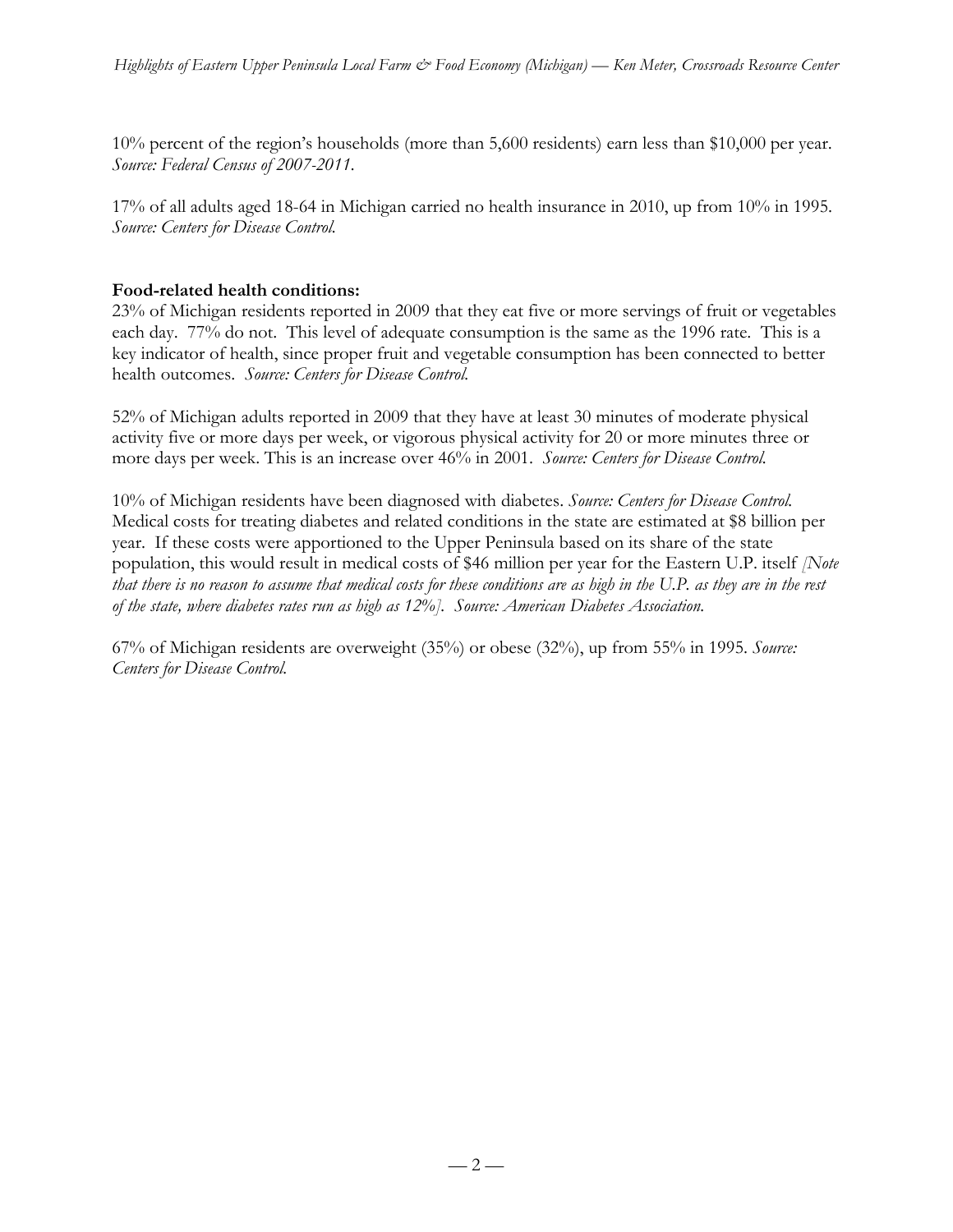# **The region's farms (Agricultural Census, 2007)**

*Agricultural Census data for 2007 were released February 4, 2009*

*The Census of Agriculture defines a "farm" as "an operation that produces, or would normally produce and sell, \$1,000 or more of agricultural products per year."*

## *Land:*

- 531 farms. This is 1% of Michigan farms.
- The Eastern U.P. region counted 11% more farms in 2007 than in 2002. Some of this increase may be due to census takers making better contact with small farms.
- 21 (4%) of these are 1,000 acres or more in size.
- 119 (22%) farms are less than 50 acres.
- Average farm size is 244 acres, more than the state average of 179 acres.
- The region has 129,000 acres of land in farms.
- This amounts to 1% of the state's farmland.
- The Eastern U.P. region holds 63,000 acres of harvested cropland.
- At least 104 of these acres are irrigated. *Note that data for acreage of irrigated land in Luce and Mackinac counties were suppressed by the USDA in an effort to protect confidentiality, so this total is incomplete.*
- Average value of land and buildings per farm was \$494,000. This was less than the 2007 state average of \$611,000.

## *Sales:*

*With the exception of foods sold directly to consumers (see below), farmers typically sell commodities to wholesalers, brokers or manufacturers that require further processing or handling to become consumer items. The word "commodities" is used in this report to mean the crops and livestock sold by farmers through these wholesale channels. The term "products" encompasses commodity sales, direct sales, and any other sales.* 

- The region's farmers sold \$16 million of crops and livestock in 2007.
- Farm product sales increased by 44% from 2002 to 2007.
- \$6.1 million of crops were sold.
- \$10 million of livestock and products were sold.
- 336 (63%) of the region's farms sold less than \$10,000 of products in 2007.
- Total sales from these small farms were \$852,000, 5% of the region's farm product sales.
- 36 (7%) of the region's farms sold more than \$100,000 of products.
- Total sales from these larger farms were \$3.2 million, 20% of the region's farm product sales.
- 57% of the region's farms (304 of 531) reported net losses in 2007. This is slightly more than the Michigan state average of 55%.
- 131 (25%) of the Eastern U.P. region's farmers collected a combined total of at least \$494,000 of federal subsidies in 2007. *Note that data for government payments in Luce County were suppressed by the USDA in an effort to protect confidentiality, so this total is incomplete.*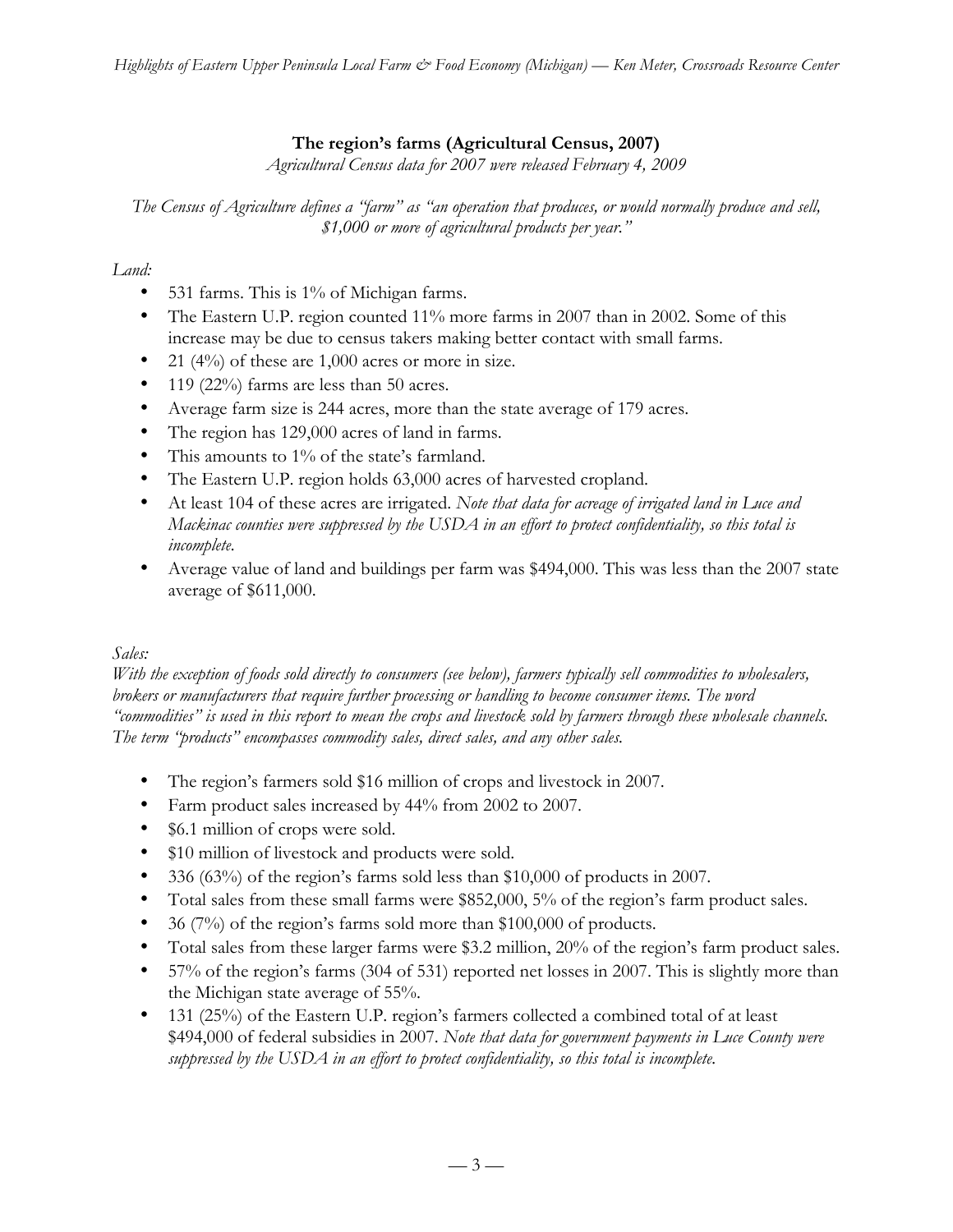## **Top farm products of Eastern U.P (2007)**

| Product                        | \$ millions |
|--------------------------------|-------------|
| Milk                           | 5.6         |
| Cattle and calves              | 3.4         |
| Forage crops (hay, etc.)       | 2.5         |
| Ornamentals                    | 0.5         |
| Fruits, tree nuts, and berries | 0.4         |
| Sheep and goats                | 0.3         |
| Horses and ponies              | 0.3         |
| Aquaculture                    | 0.2         |
|                                |             |

### *Production Expenses:*

- Feed purchases were the largest single expense for Eastern U.P. farmers in 2007, totaling \$3.1 million (20% of production expenses).
- The region's farmers charged \$2.3 million (15%) to depreciation.
- Supplies, repairs, and maintenance cost Eastern U.P. farmers \$1.9 million (13%).
- Gasoline, fuel, and oil costs totaled \$1.4 million (9%).
- Interest expenses were \$1.2 million (8%).
- The region's farmers paid \$1.1 million (8%) in property taxes.
- Hired farm labor cost at least \$1 million (7%). *Note that data for farm labor expenses in Luce County were suppressed by the USDA in an effort to protect confidentiality, so this total is incomplete.*
- Fertilizer, lime, and soil conditioner purchases totaled \$752,000 (5%).
- Land and building rental expenses were \$744,000 (5%).
- Livestock and poultry purchases were at least \$665,000 (4%). *Note that data for livestock and poultry purchases in Luce County were suppressed by the USDA in an effort to protect confidentiality, so this total is incomplete.*

## *Cattle & Dairy:*

- 185 farms hold an inventory of 9,424 cattle.
- 5,673 cattle were sold by farmers in 2007 for total sales of \$3.4 million.
- 138 farms raise beef cows.
- 18 farms raise milk cows.
- 10 farms produced corn for silage.
- 356 farms produced 59,000 tons of forage crops (hay, etc.) on 57,000 acres.
- 276 farms sold \$2.5 million of forage.

### *Other Livestock & Animal Products:*

• 27 farms hold an inventory of at least 283 hogs and pigs. *Note that data for inventory of hogs and pigs in Luce County were suppressed by the USDA in an effort to protect confidentiality, so this total is incomplete.*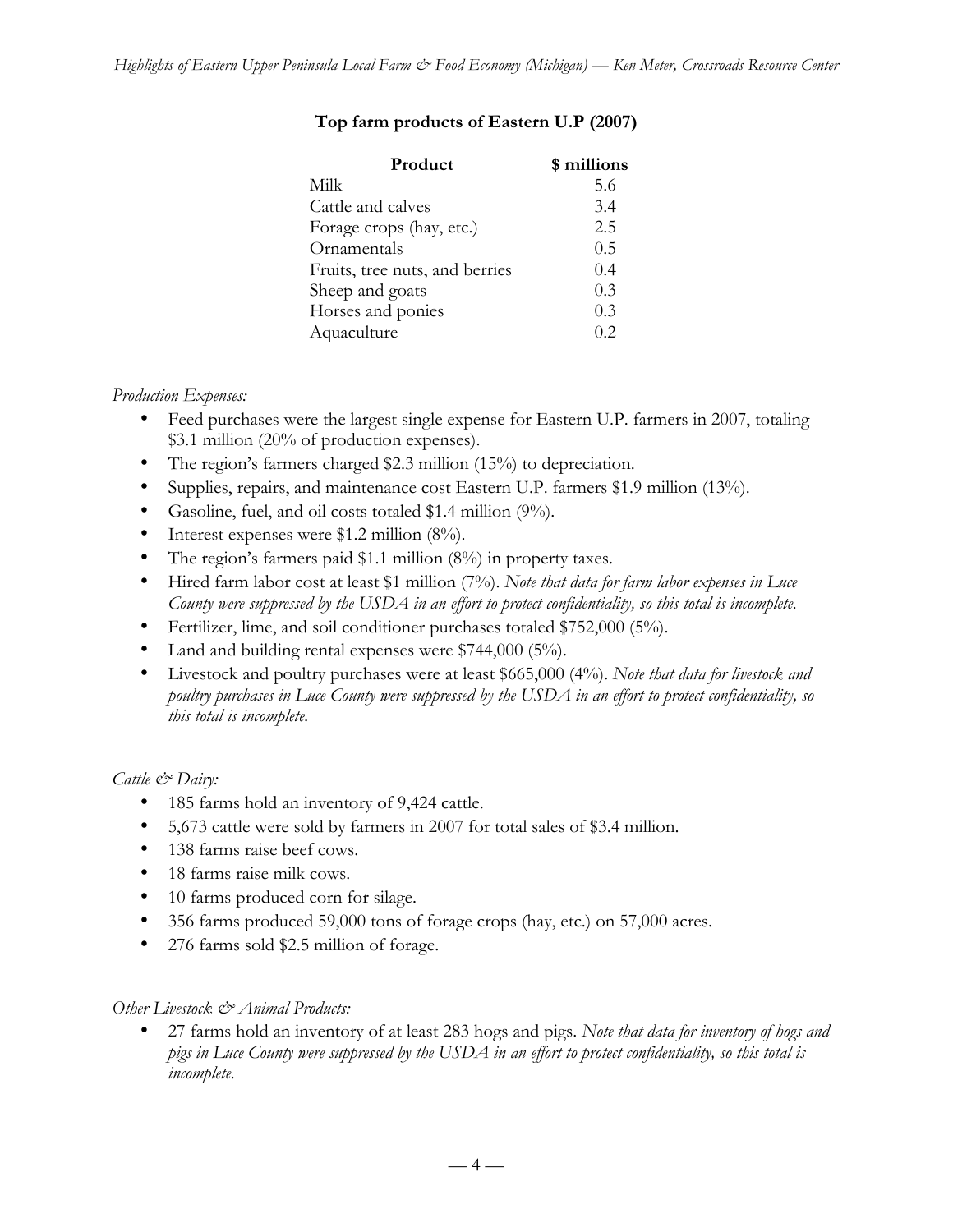- 37 farms sold at least \$67,000 hogs and pigs in 2007. *Note that data for sales of hogs and pigs in Luce County were suppressed by the USDA in an effort to protect confidentiality, so this total is incomplete.*
- 39 farms hold an inventory of 2,651 sheep and lambs.
- 41 farms sold \$299,000 worth of sheep, goats, and lambs in 2007.
- 65 farms hold an inventory of 1,565 laying hens*.*
- 6 farms raise broiler chickens.
- 5 farms engage in aquaculture.
- 33 farms raise horses and ponies.

## *Grains, Oil Seeds, & Edible Beans:*

- 93 farms produced at least \$424,000 of grains, oil seeds, and edible beans. *Note that data for sales of grains, oil seeds, and edible beans in Luce County were suppressed by the USDA in an effort to protect confidentiality, so this total is incomplete.*
- Two farms produced corn, worth at least \$61,000. *Note that data for acreage and bushels of corn were suppressed by the USDA in an effort to protect confidentiality. Data for sales of corn in Chippewa County were suppressed by the USDA in an effort to protect confidentiality, so this total is incomplete.*
- ONe farm produced soybeans. *Note that data for acreage, bushels, and sales of soybeans were suppressed by the USDA in an effort to protect confidentiality.*
- 12 farms produced at least 11,000 bushels of wheat on over 290 acres, worth more than \$65,000. *Note that data for acreage, bushels, and sales of wheat in Mackinac County were suppressed by the USDA in an effort to protect confidentiality, so this total is incomplete.*

*Vegetables & Melons (some farmers state that Ag Census data does not fully represent vegetable production):*

- 17 farms worked at least 25 acres to produce vegetables, worth at least \$18,000. *Note that data for acreage and sales of vegetables in Luce, and Mackinac counties were suppressed by the USDA in an effort to protect confidentiality, so these totals are incomplete.*
- This represents a 5-farm increase over 2002.
- 8 farms raised potatoes*.*

*Fruits (some farmers state that Ag Census data does not fully represent fruit production):*

- 11 farms in the region hold 30 acres of orchards.
- 12 farms sold at least \$352,000 of fruits, nuts, and berries*. Note that data for sales of fruits, tree nuts, and berries in Mackinac County were suppressed by the USDA in an effort to protect confidentiality, so this total is incomplete.*

*Nursery & Greenhouse Plants:*

- 14 farms sold at least \$483,000 worth of ornamentals in 2007. *Note that data for sales of ornamentals in Luce County were suppressed by the USDA in an effort to protect confidentiality, so this total is incomplete.*
- This represents a 3-farm increase over 2002.
- 9 farms sold Christmas trees.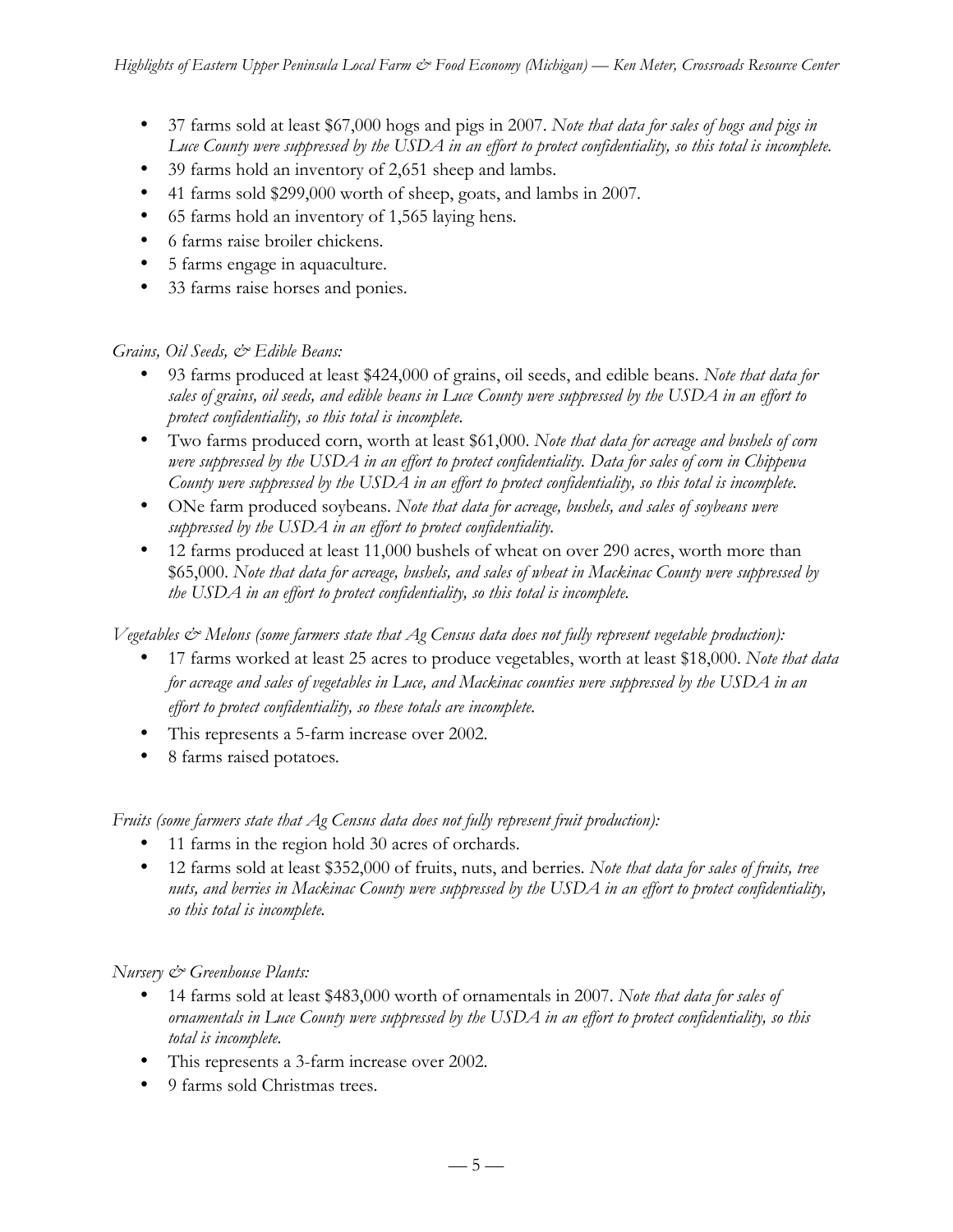*Direct & Organic Sales:*

- 69 farms sell \$228,000 of food products directly to consumers. This is a 73% increase of number of farms (40 in 2002) selling direct, and a 135% increase in direct sales over 2002 sales of 97,000.
- This amounts to 1% of farm product sales, more than double the national average of 0.4%.
- Chippewa County leads the region in direct sales, with \$165,000.
- The region had no organic sales in 2007.
- For comparison, 582 farms in Michigan sold \$32 million of organic food products.
- 4 farms had land used for organic production.
- 8 farms had 170 acres being converted to organic production.
- 6 farms market through community supported agriculture (CSA).
- 28 farms produce and sell value-added products.

## *Conservation Practices:*

- 98 farms use conservation methods such as no-till, limited tilling, filtering field runoff to remove chemicals, fencing animals to prevent them from entering streams, etc.
- 103 farms practice rotational or management intensive grazing.
- 4 farms generate energy or electricity on the farm.

## *Other Crops:*

- 75 farms produced 93,000 bushels of oats on 1,853 acres.
- 29 farms produced at least 45,000 bushels of barley on over 1,025 acres, worth at least \$128,000. *Note that data for acreage, bushels, and sales of barley in Luce County were suppressed by the USDA in an effort to protect confidentiality, so these totals are incomplete.*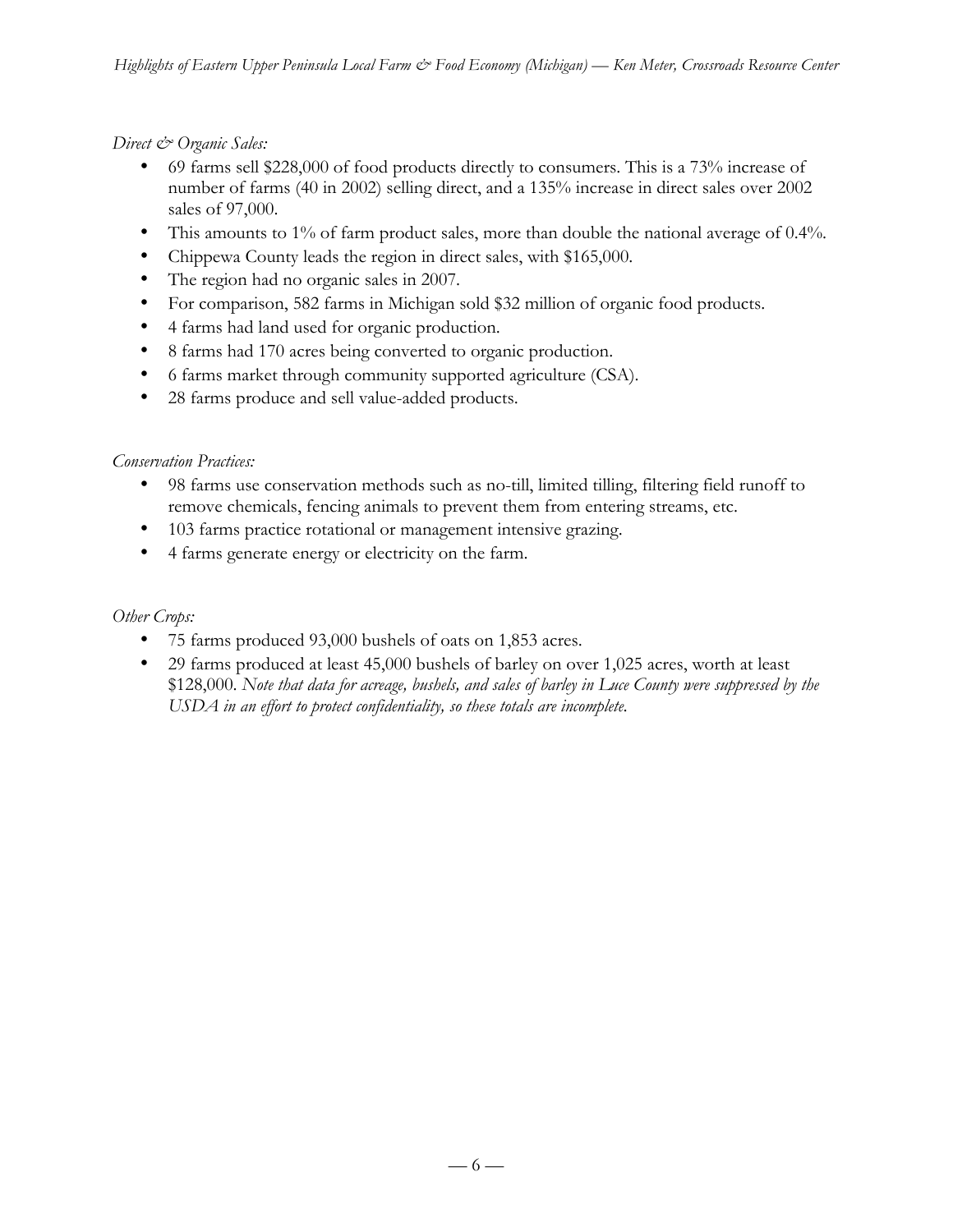## **Limited-resource farms and others in the Eastern U.P. region. (Census of Agriculture, 2007)**

|  |  |  |  |  |  | Note: ** denotes that data have been suppressed |  |
|--|--|--|--|--|--|-------------------------------------------------|--|
|--|--|--|--|--|--|-------------------------------------------------|--|

| Small family farms:             | Farms | Percent | Acres    | Percent |
|---------------------------------|-------|---------|----------|---------|
| Limited-resource                | 105   | 20%     | 18,144   | 14%     |
| Retirement                      | 130   | 24%     | 27,916   | $22\%$  |
| Residential/lifestyle           | 184   | 35%     | 31,586   | 24%     |
| Farming occupation/lower sales  | 71    | 13%     | 23,047** | 18%     |
| Farming occupation/higher sales | 17    | $3\%$   | 14,588   | $11\%$  |
| Large family farms              | 3     | $1\%$   | _**      | $0\%$   |
| Very large family farms         | 6     | $1\%$   | $\_**$   | $0\%$   |
| Nonfamily farms                 | 15    | $3\%$   | 3,841    | $3\%$   |
| Total                           | 531   |         | 119,122  |         |

#### *Definition of terms (Agricultural Census 2007):*

**Limited-resource farms** have market value of agricultural products sold gross sales of less than \$100,000, and total principal operator household income of less than \$20,000.

**Retirement farms** have market value of agricultural products sold of less than \$250,000, and a principal operator who reports being retired.

**Residential/lifestyle farms** have market value of agricultural products sold of less than \$250,000, and a principal operator who reports his/her primary occupation as other than farming.

**Farming occupation/lower-sales farms** have market value of agricultural products sold of less than \$100,000, and a principal operator who reports farming as his/her primary occupation.

**Farming occupation/higher-sales farms** have market value of agricultural products sold of between \$100,000 and \$249,999, and a principal operator who reports farming as his/her primary occupation.

**Large family farms** have market value of agricultural products sold between \$250,000 and \$499,999.

**Very large family farms** have market value of agricultural products sold of \$500,000 or more.

**Nonfamily farms are farms** organized as nonfamily corporations, as well as farms operated by hired manager.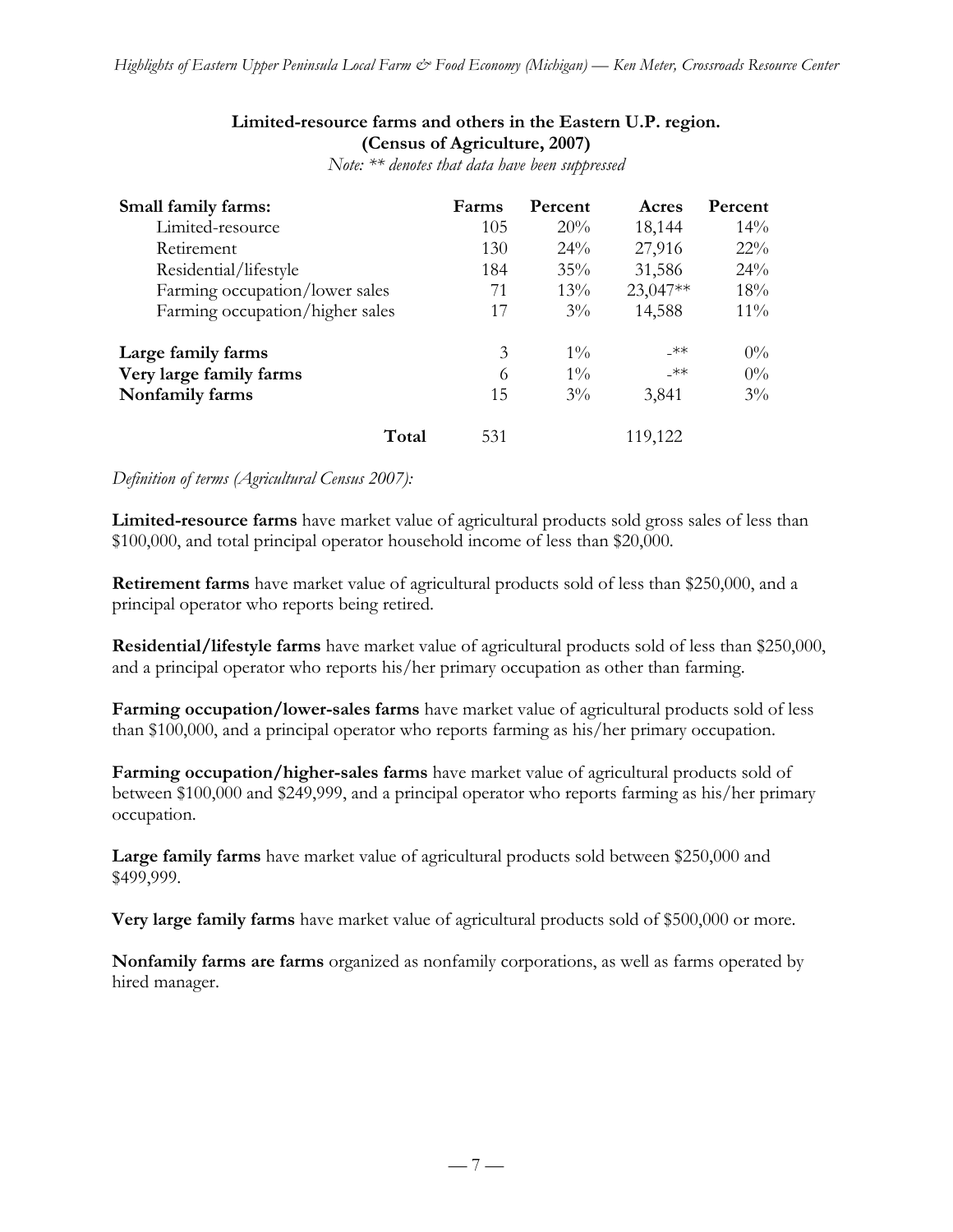# **County and State Highlights**

# **Chippewa County highlights (Agriculture Census 2007):**

- 401 farms, 8% more than in 2002.
- Chippewa County has 99,000 acres of land in farms.
- Farmers sold \$9.4 million of products in 2007.
- \$3.44 million (37%) of these sales were crops.
- \$5.94 million (63%) of these sales were livestock.
- The most prevalent farm size is 50 to 179 acres, with 153 farms (38%) in this category.
- The next most prevalent is 180 to 499 acres, with 102 (25%) farms.
- 15 farms  $(4\%)$  are 1,000 acres or more.
- 89 farms (22%) are less than 50 acres.
- 256 farms (64%) sold less than \$10,000 in farm products.
- 24 farms (6%) sold more than \$100,000 in farm products.
- Chippewa County ranks  $1<sup>st</sup>$  in Michigan for acreage of forage crops (hay, etc.) with 47,000.
- The county ranks  $2<sup>nd</sup>$  in the state for acreage of fields and grass seed crops, with 317.
- Chippewa County ranks  $4<sup>th</sup>$  in the state for acreage of barley, with 1,025.
- The county ranks  $5<sup>th</sup>$  in the state for sales of sheep, goats, and their products, with \$288,000.
- Chippewa County ranks seventh in the state for acreage of oats, with 1,631.
- The county ranks  $8<sup>th</sup>$  in Michigan for aquaculture sales with \$237,000.
- Chippewa County ranks  $8<sup>th</sup>$  in the state for inventory of sheep and lambs, with 2,549.
- 54 farms sold \$165,000 of food directly to consumers. This is a 93% increase in the number of farms selling direct (28 in 2002), and a 129% increase in direct sales over 2002 sales of \$72,000.
- Direct sales were 2% of farm product sales, 5 times the national average of 0.4%.

# **Luce County highlights (Agriculture Census 2007):**

- 41 farms, 11 more farms than in 2002.
- Luce County has 8,819 acres of land in farms.
- Farmers sold \$2.55 million of products in 2007.
- \$2.22 million (87%) of these sales were crops.
- \$334,000 (13%) of these sales were livestock.
- The most prevalent farm size is 50 to 179 acres, with 18 farms (44%) in this category.
- The next most prevalent is 10 to 49 acres, with 9 (22%) farms.
- 2 farms  $(5\%)$  are 1,000 acres or more.
- 12 farms (29%) are less than 50 acres.
- 26 farms (63%) sold less than \$10,000 in farm products.
- 6 farms (15%) sold more than \$100,000 in farm products.
- 8 farms sold \$42,000 of food directly to consumers. This is a 3-farm increase in the number of farms selling direct, and a 282% increase in direct sales over 2002 sales of \$11,000.
- Direct sales were 2% of farm product sales, 5 times the national average of 0.4%.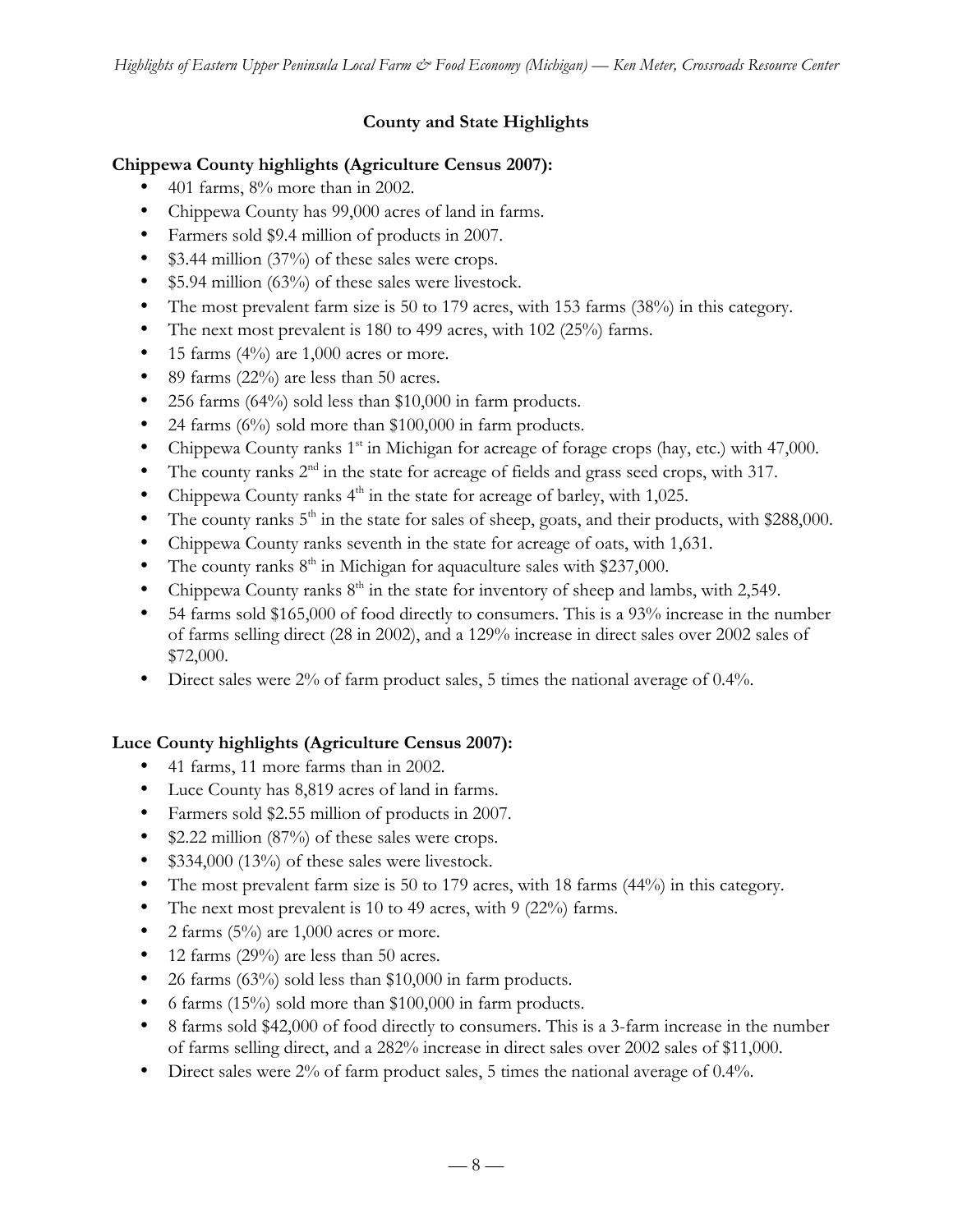## **Mackinac County highlights (Agriculture Census 2007):**

- 89 farms, 13 more farms than in 2002.
- Mackinac County has 22,000 acres of land in farms.
- Farmers sold \$4.298 million of products in 2007.
- $$409,000 (10\%)$  of these sales were crops.
- \$3.9 million (90%) of these sales were livestock.
- The most prevalent farm size is 50 to 179 acres, with 41 farms (46%) in this category.
- The next most prevalent is 180 to 499 acres, with 20 (22%) farms.
- 4 farms  $(4\%)$  are 1,000 acres or more.
- 18 farms  $(20\%)$  are less than 50 acres.
- 54 farms (61%) sold less than \$10,000 in farm products.
- 6 farms (7%) sold more than \$100,000 in farm products.
- 7 farms sold \$21,000 of food directly to consumers. There was no change in the number of farms selling direct since 2002, and a 50% increase in direct sales over 2002 sales of \$14,000.
- Direct sales were 0.5% of farm product sales, more than the national average of 0.4%.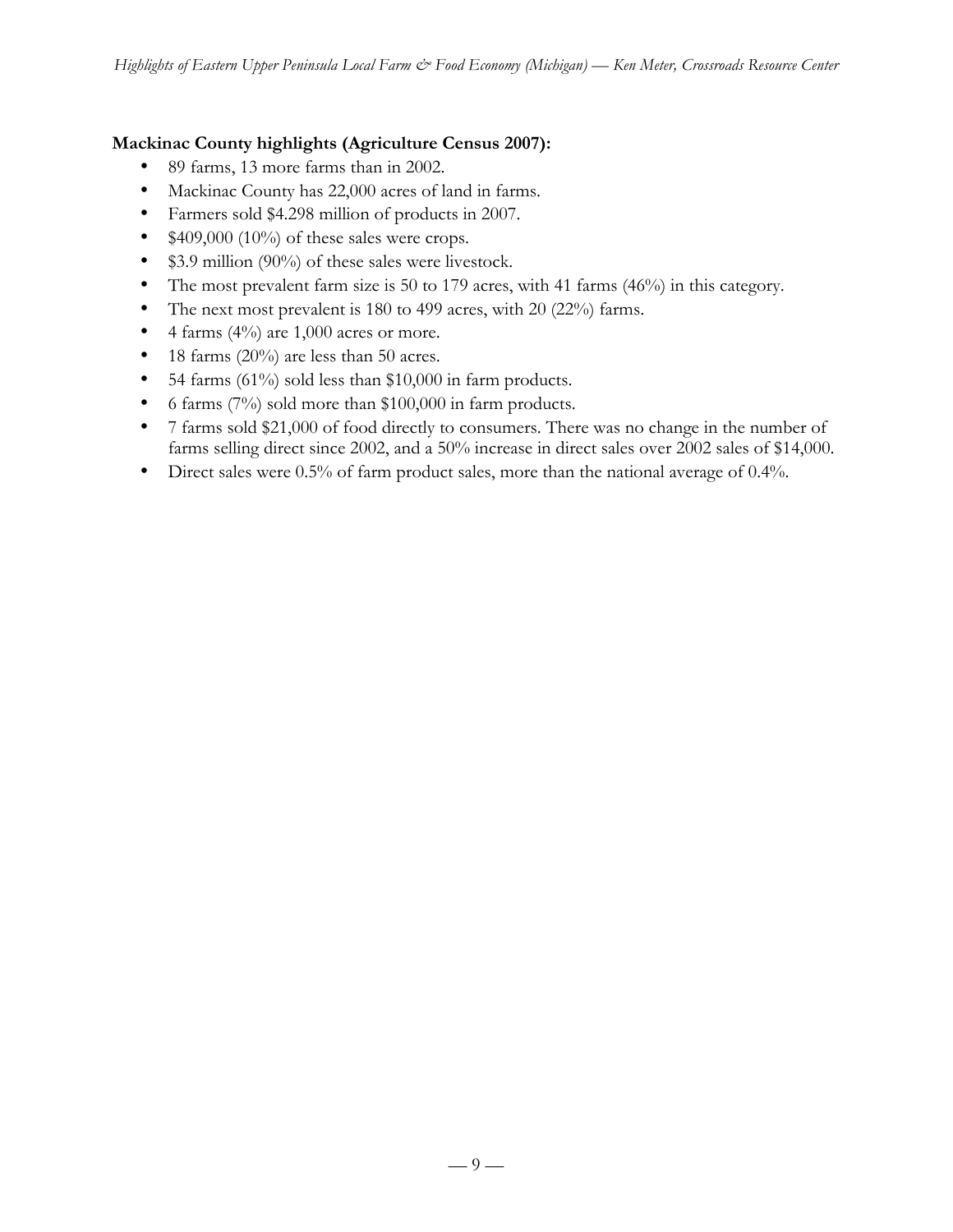# **State of Michigan highlights (Agriculture Census 2007):**

- $56,000$  farms,  $5\%$  more than in 2002.
- Michigan has 10 million acres of land in farms.
- Farmers sold \$5.8 billion of products in 2007.
- \$3.33 billion (58%) of these sales were crops.
- \$2.42 billion (42%) of these sales was livestock.
- The most prevalent farm size is 10 to 49 acres, with 21,000 farms (37%) in this category.
- The next most prevalent is 50 to 179 acres, with 19,000 (34%) farms.
- 1,969 farms  $(4\%)$  are 1,000 acres or more.
- 24,945 farms  $(45\%)$  are less than 50 acres.
- 35,000 farms (62%) sold less than \$10,000 in farm products.
- 7,966 farms (14%) sold more than \$100,000 in farm products.
- Michigan ranks  $3^{rd}$  in the United States for sales of Christmas trees, with \$29 million.
- The state ranks  $5<sup>th</sup>$  in the country for sales of fruit, tree nuts, and berries, with \$392 million.
- Michigan ranks  $6<sup>th</sup>$  in the country for sales of ornamentals, with \$623 million.
- The state ranks seventh in the country for sales of milk with \$1.3 billion.
- Michigan ranks  $7<sup>th</sup>$  in the country for acreage of corn for silage, with 297,000.
- The state ranks  $9<sup>th</sup>$  in the country for vegetable sales, with \$347 million.
- 6,373 farms sold \$59 million of food directly to consumers. This is a 29% increase in the number of farms selling direct (4,925 in 2002), and a 58% increase in direct sales over 2002 sales of \$37 million.
- Direct sales were 1% of farm product sales, more than twice the national average of 0.4%.
- If direct food sales made up a single commodity, the value of these sales would fall just below the state's  $16<sup>th</sup>$ -most important product, cucumbers.
- 632 farms farm organically, with a total of 41,000 acres of harvested cropland, and 4,709 acres of pastureland.
- 14,000 acres on 477 farms are undergoing organic conversion.
- 582 farms in Michigan sold \$32 million of organic food products, including \$18 million of crops (this may include ornamental and greenhouse crops), \$3.6 million of livestock and poultry, and \$10.5 million of products from livestock and poultry (such as milk or eggs).
- 463 farms market through community supported agriculture (CSA).
- 2,194 farms produce value-added products.
- 15,220 farms use conservation methods such as no-till, limited tilling, filtering field runoff to remove chemicals, fencing animals to prevent them from entering streams, etc.
- 7,151 farms practice rotational or management intensive grazing.
- 417 farms generate energy or electricity on the farms.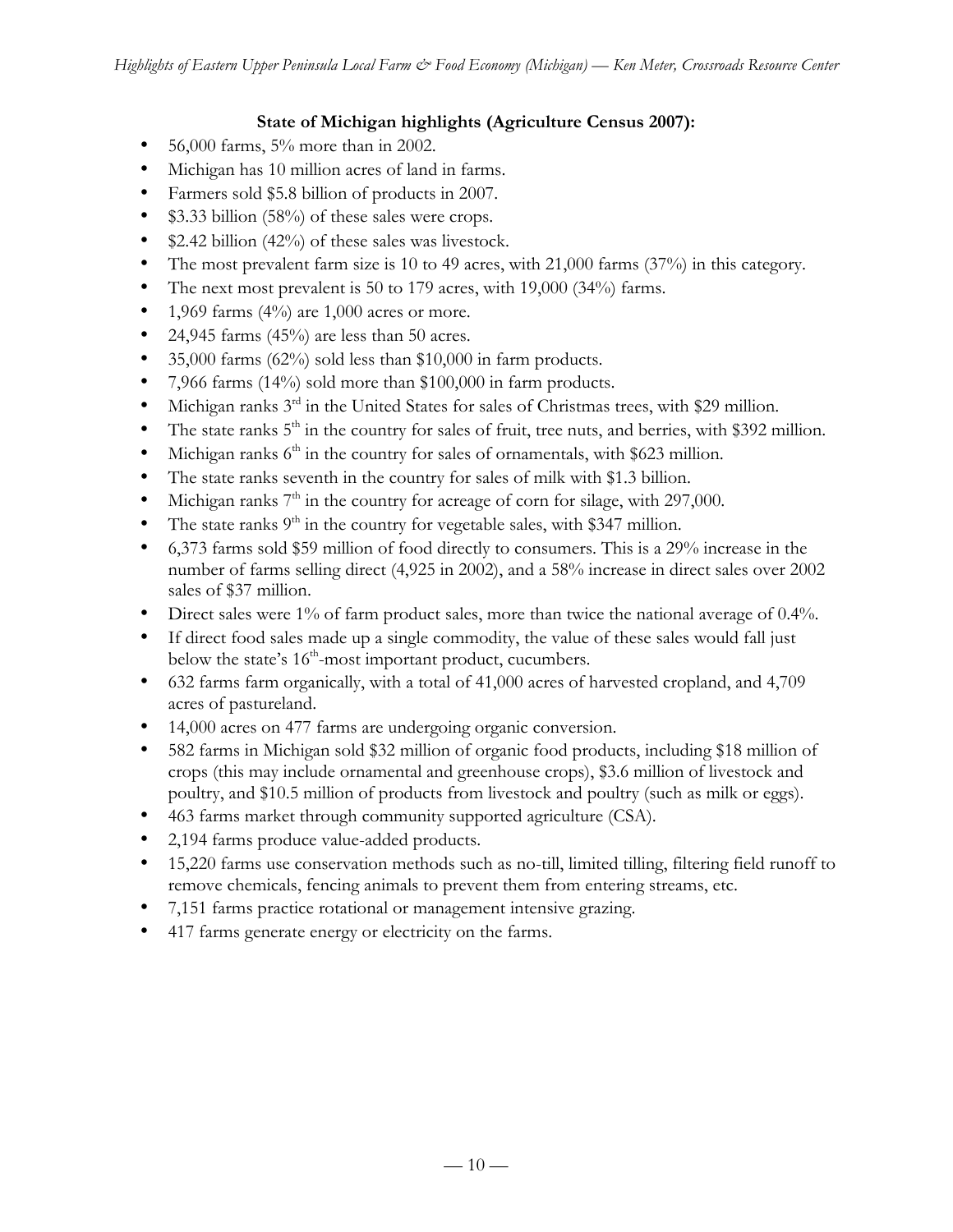## **Michigan's top farm products in 2011 (Economic Research Service)**

*The data in the table and pie chart below are for Michigan as a whole. See chart on next page.*

|                |                    | \$ millions |
|----------------|--------------------|-------------|
| 1              | Dairy products     | 1,774       |
| 2              | Corn               | 1,676       |
| $\overline{3}$ | Soybeans           | 1,022       |
| $\overline{4}$ | Greenhouse/nursery | 594         |
| 5              | Cattle and calves  | 434         |
| 6              | Hogs               | 419         |
| 7              | Wheat              | 326         |
| 8              | Sugar beets        | 262         |
| 9              | Chicken eggs       | 190         |
| 10             | Potatoes           | 162         |
| 11             | Dry beans          | 151         |
| 12             | Apples             | 143         |
| 13             | Blueberries        | 119         |
| 14             | Hay                | 69          |
| 15             | Cherries           | 65          |
| 16             | Cucumbers          | 61          |
| 17             | Grapes             | 34          |
| 18             | Squash             | 26          |
| 19             | Beans, snap        | 24          |
| 20             | Corn, sweet        | 21          |
| 21             | Asparagus          | 17          |
| 22             | Celery             | 13          |
| 23             | Peppers, green     | 13          |

*Note: Turkeys*  $\breve{c}$  *tomatoes were also listed among Michigan's top 25 products, but sales figures for these products were not released by ERS, in an effort to protect confidentiality.*

Note also that at \$59 million, direct sales from farmers to consumers amount to just a bit more than the value of the  $16<sup>th</sup>$ -ranking product, cucumbers.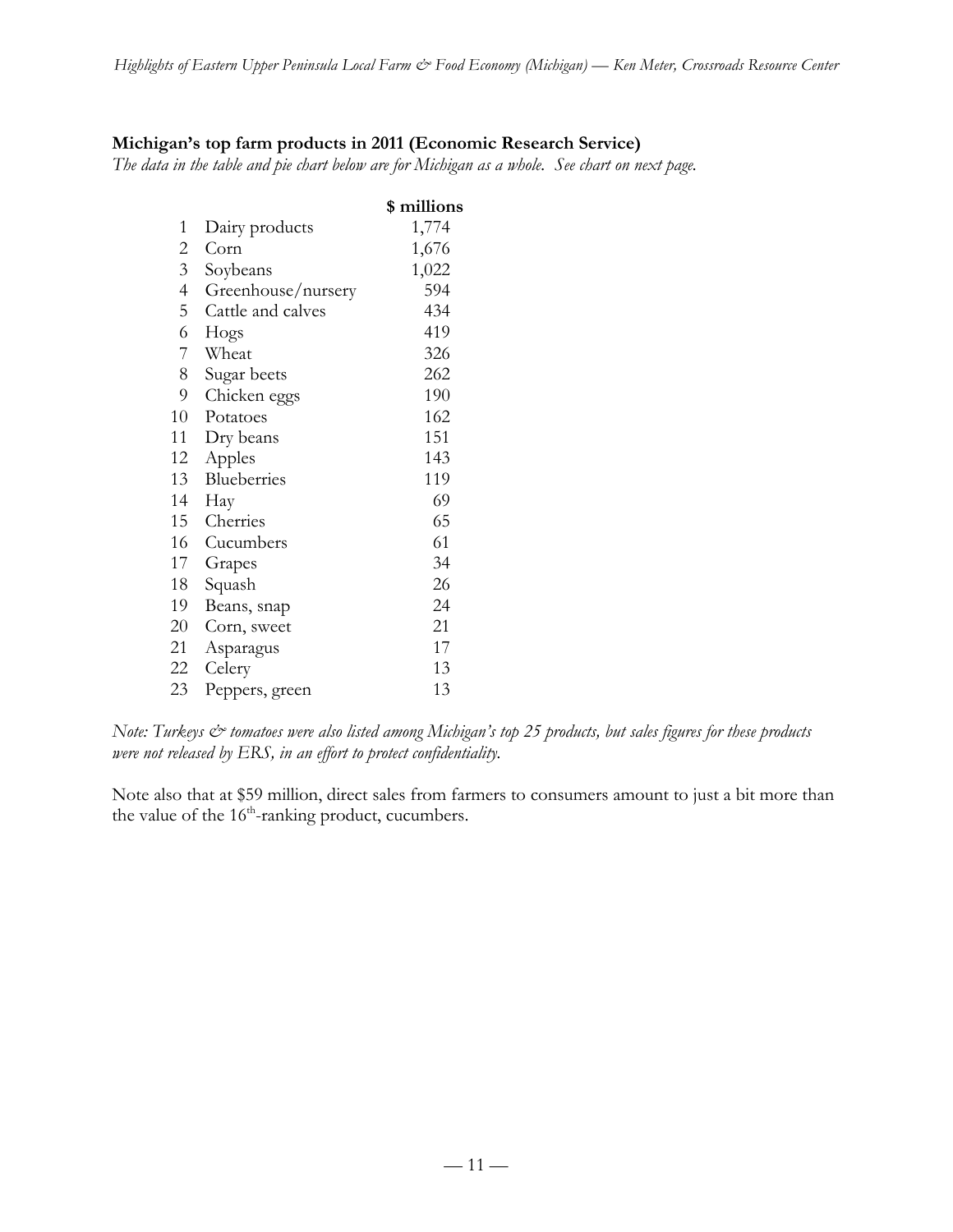

## **Michigan's top farm products in 2011 (Economic Research Service)**

*See table on previous page*

*Source: USDA Economic Research Service*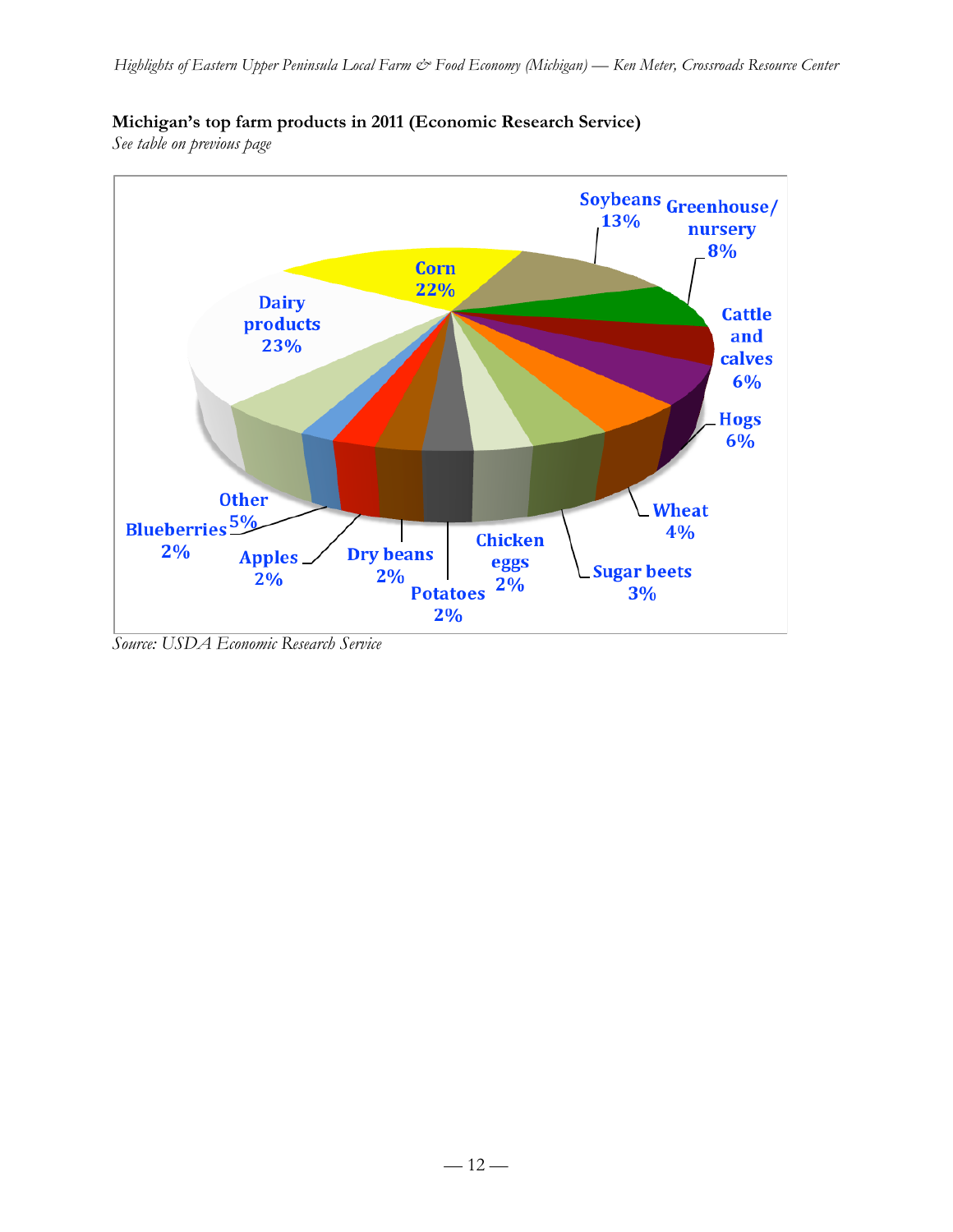## **Balance of Cash Receipts and Production Costs (BEA):**

531 Eastern U.P. farmers sell \$18.3 million of food commodities per year (1989-2011 average), spending \$17.9 million to raise them, for an annual gain of \$420,000. This is an average net cash income of \$800 per farm. *Note that these sales figures compiled by the BEA may differ from cash receipts recorded by the USDA Agriculture Census (above).*

Overall, farmers earned a surplus of \$10 million by selling crops and livestock over the years 1989 to 2011. Yet farm production costs exceeded cash receipts for eight years of that 23-year period. Moreover, 57% of the region's farms reported a net loss in 2007 (Ag Census), and Eastern U.P. farmers earned \$810,000 less by selling commodities in 2011 than they earned in 1969 (in 2011 dollars).

Farmers earn another \$1.5 million per year of farm-related income — primarily custom work, and rental income (23-year average for 1989-2011). Federal farm support payments are a more important source of net income than commodity production, averaging \$842,000 per year for the region for the same years. Only 25% of Eastern U.P. farms collect subsidies.

## **The region's consumers:**

*See also information covering low-income food consumption and food-related health conditions, page 1-2 above.* Eastern Upper Peninsula consumers spend \$140 million buying food each year, including \$86 million for home use. Most of this food is produced outside the region, so Eastern U.P. consumers spend at least \$125 million per year buying food sourced outside the region. Only \$228,000 of food products (1% of farm cash receipts and 0.16% of the region's consumer market) are sold by farmers directly to consumers.

Estimated change in net assets (that is, assets minus liabilities) for all region households combined was a loss of \$51 million in 2011 alone (BLS). This places additional pressure on Eastern U.P. consumers trying to buy food.

### **Farm and food economy summary:**

Farmers earn \$0.4 million each year producing food commodities, and spend at least \$8 million buying inputs sourced outside of the region. Even when farmers make money, these input purchases result in substantial losses to the region as a whole. Overall, farm production creates a loss of \$7.6 million to the region.

Meanwhile, consumers spend \$125 million buying food from outside. Thus, total loss to the region is \$130 million of potential wealth *each year*. This loss amounts to *seven times* the value of all food products raised in the region.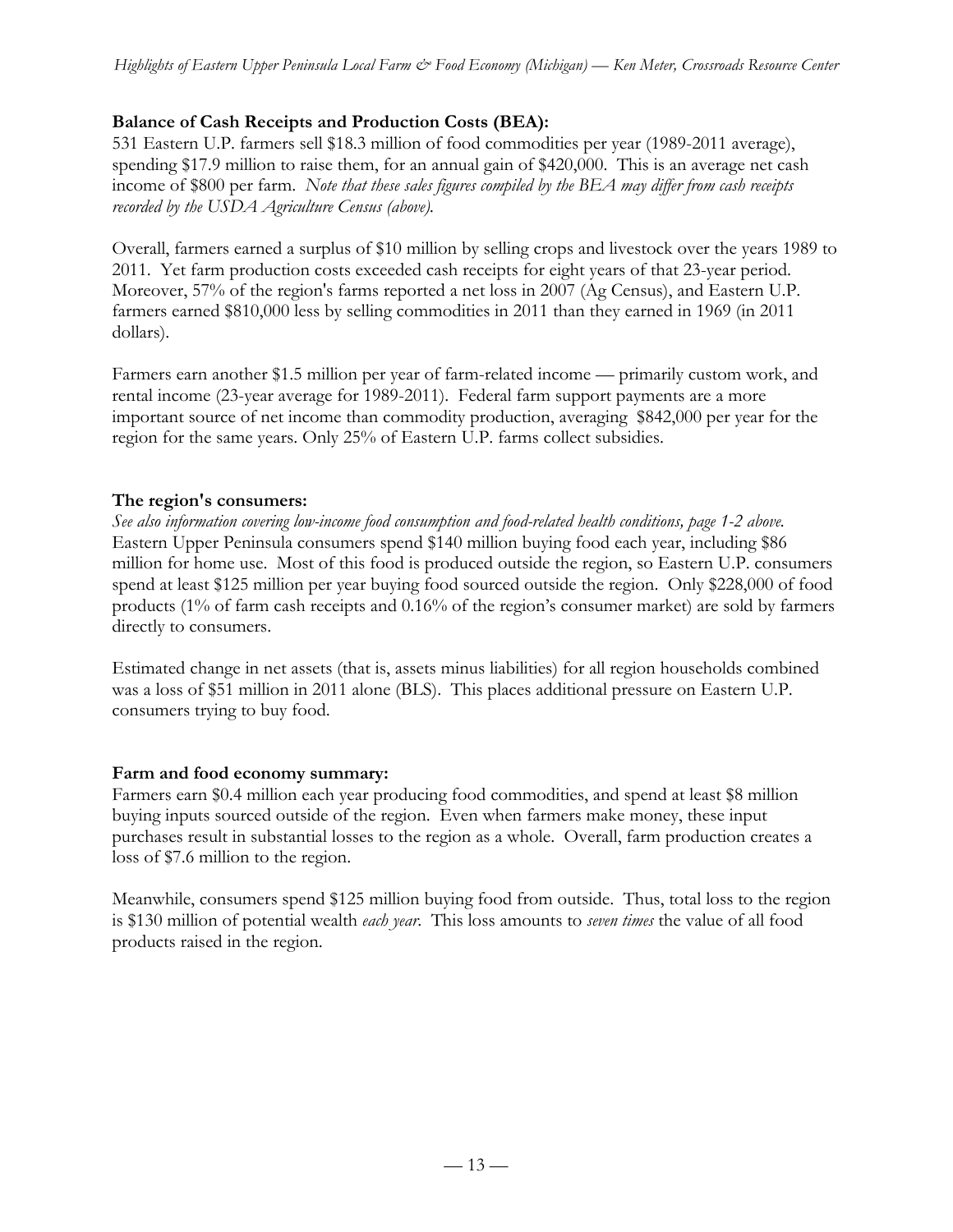## **Eastern Upper Peninsula: markets for food eaten at home (2011):**

Eastern U.P. residents purchase \$140 million of food each year, including \$86 million to eat at home. Home purchases break down in the following way:

|                                     | millions |
|-------------------------------------|----------|
| Meats, poultry, fish, and eggs      | \$18     |
| Fruits & vegetables                 | 16       |
| Cereals and bakery products         | 12       |
| Dairy products                      | 9.2      |
| "Other," incl. Sweets, fats, & oils | 32       |

If Eastern U.P. residents purchased \$5 of food each week directly from farmers in the region, this would generate \$15 million of new farm revenue for the region.

## **Central U.P.: markets for food eaten at home (2011):**

Central U.P. residents purchase \$430 million of food each year, including \$265 million to eat at home. Home purchases break down in the following way:

|                                     | millions |
|-------------------------------------|----------|
| Meats, poultry, fish, and eggs      | \$55     |
| Fruits & vegetables                 | 48       |
| Cereals and bakery products         | 38       |
| Dairy products                      | 28       |
| "Other," incl. Sweets, fats, & oils | 97       |

If Central U.P. residents purchased \$5 of food each week directly from farmers in the region, this would generate \$45 million of new farm revenue for the region.

### **Western U.P.: markets for food eaten at home (2011):**

Western U.P. residents purchase \$206 million of food each year, including \$127 million to eat at home. Home purchases break down in the following way:

|                                     | millions |
|-------------------------------------|----------|
| Meats, poultry, fish, and eggs      | \$26     |
| Fruits & vegetables                 | 23       |
| Cereals and bakery products         | 18       |
| Dairy products                      | 14       |
| "Other," incl. Sweets, fats, & oils | 46       |

If Western U.P. residents purchased \$5 of food each week directly from farmers in the region, this would generate \$21 million of new farm revenue for the region.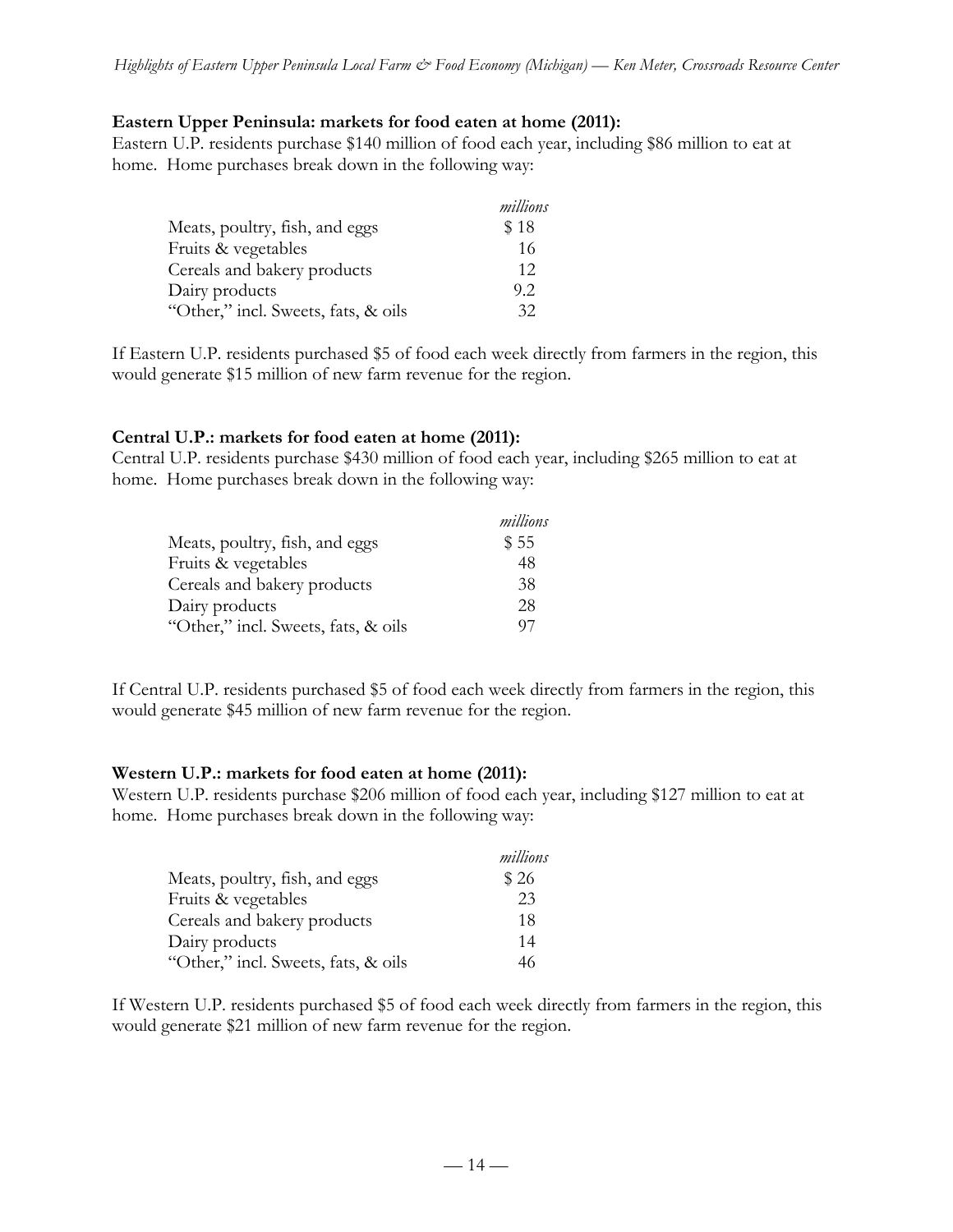#### **Upper Peninsula (entire): markets for food eaten at home (2011):**

U.P. residents purchase \$777 million of food each year, including \$478 million to eat at home. Home purchases break down in the following way:

|                                     | millions |
|-------------------------------------|----------|
| Meats, poultry, fish, and eggs      | \$98     |
| Fruits & vegetables                 | 87       |
| Cereals and bakery products         | 68       |
| Dairy products                      | -51      |
| "Other," incl. Sweets, fats, & oils | 174      |

If U.P. residents purchased \$5 of food each week directly from farmers in the region, this would generate \$80 million of new farm revenue for the region.

#### **Chippewa County: markets for food eaten at home (2011):**

Chippewa County residents purchase \$96 million of food each year, including \$59 million to eat at home. Home purchases break down in the following way:

|                                     | millions |
|-------------------------------------|----------|
| Meats, poultry, fish, and eggs      | \$12     |
| Fruits & vegetables                 | 11       |
| Cereals and bakery products         | 8.4      |
| Dairy products                      | 6.3      |
| "Other," incl. Sweets, fats, & oils | 22       |

### **Luce County: markets for food eaten at home (2011):**

Luce County residents purchase \$16 million of food each year, including \$10 million to eat at home. Home purchases break down in the following way:

|                                     | millions |
|-------------------------------------|----------|
| Meats, poultry, fish, and eggs      | \$2.1    |
| Fruits & vegetables                 | 1.8      |
| Cereals and bakery products         | 1.4      |
| Dairy products                      | 1.1      |
| "Other," incl. Sweets, fats, & oils | 37       |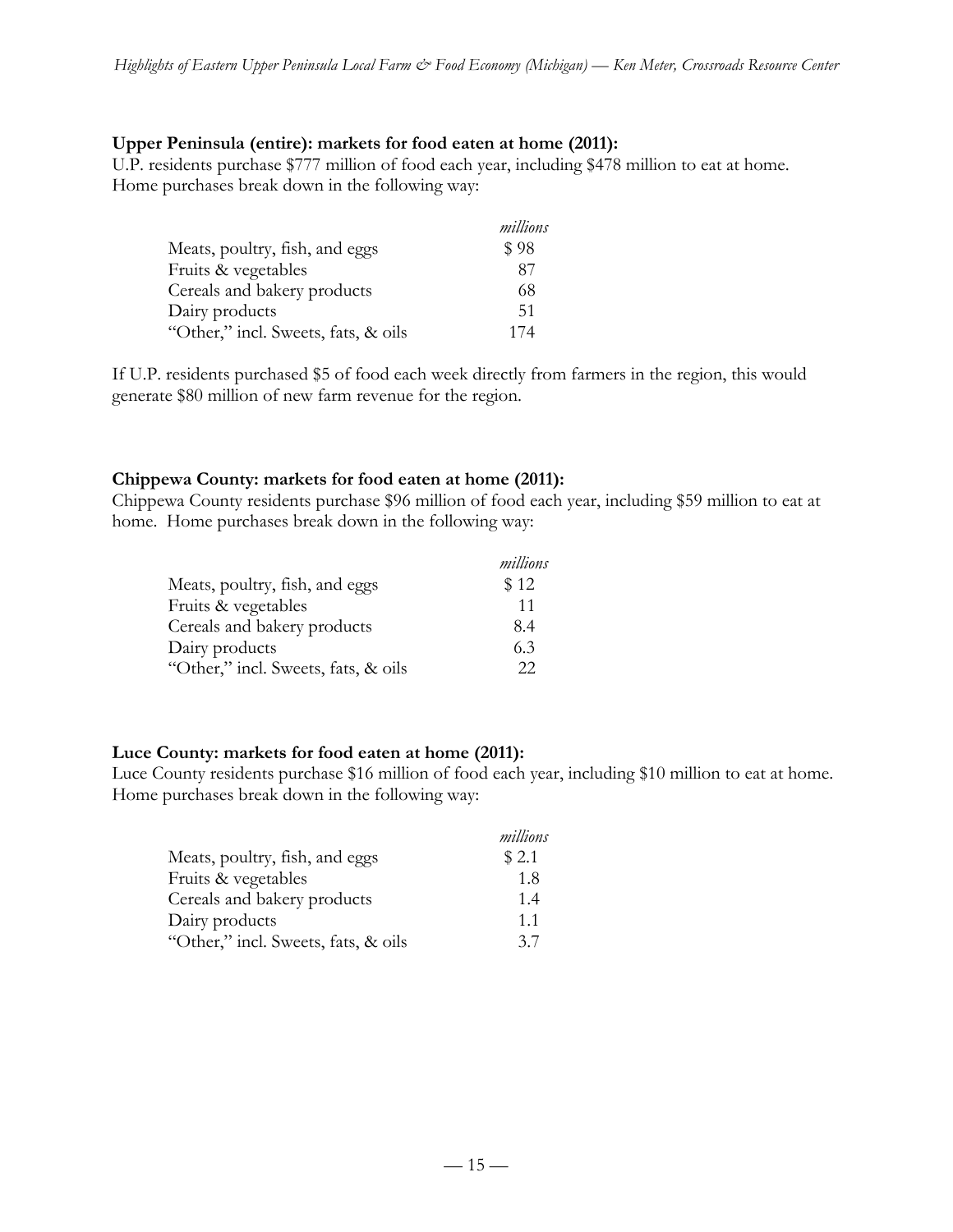### **Mackinac County: markets for food eaten at home (2011):**

Mackinac County residents purchase \$28 million of food each year, including \$17 million to eat at home. Home purchases break down in the following way:

|                                     | millions |
|-------------------------------------|----------|
| Meats, poultry, fish, and eggs      | \$ 3.5   |
| Fruits & vegetables                 | 3.1      |
| Cereals and bakery products         | 2.4      |
| Dairy products                      | 1.8      |
| "Other," incl. Sweets, fats, & oils | 6.2      |

### **Michigan: markets for food eaten at home (2011):**

Michigan residents purchase \$24.6 billion of food each year, including \$15.1 billion to eat at home. Home purchases break down in the following way:

|                                     | millions |
|-------------------------------------|----------|
| Meats, poultry, fish, and eggs      | \$3,125  |
| Fruits & vegetables                 | 2,750    |
| Cereals and bakery products         | 2,153    |
| Dairy products                      | 1,616    |
| "Other," incl. Sweets, fats, & oils | 5,535    |